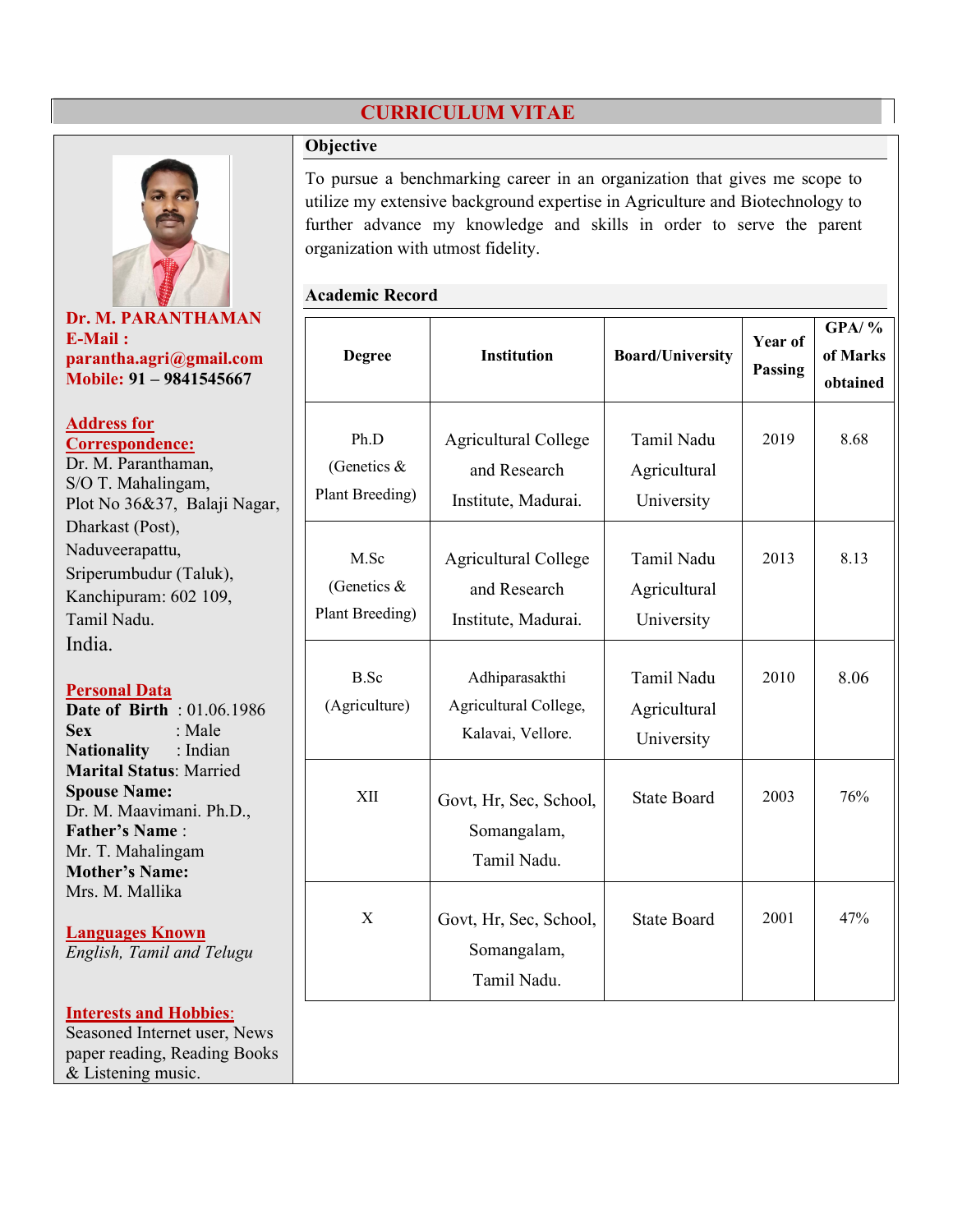### ACADEMIC EXPERIENCE

- 1. Working as a Assistant Professor in the Department of Plant Breeding and Genetics at Adhiparasakthi Agricultural and Horticultural College, G. B. Nagar, Kalavai, Vellore, Tamil Nadu.
- 2. Worked as Breeding Assistant in Cotton and Maize for One year (2010-2011) at Rasi Seeds Pvt. Ltd. Attur, Tamil Nadu.
- 3. Worked as Junior Research Fellow in Part II plan scheme entitled "Enhancing the productivity and value addition of millets through knowledge transfer and skill demonstrations" (Millets production) in the Dept. of Millets, Centre for Plant Breeding and Genetics, TNAU- Coimbatore, Tamil Nadu, from 2013 to 2014.
- 4. Worked as a Senior Research Fellow, DBT Biocare project, in Rice Research Station (RRS) Tirur, Thiruvallur. Tamil Nadu Rice Research Institute (TRRI) Aduthurai from 25.02.2014 to 19.03.2014.
- 5. Worked as a Scientific Officer (Research on pearl millet, classes handled to the students and visitors) in International Crops Research Institute for the Semi-Arid Tropics (ICRISAT), Patancheru District, Telangana, from 24.03.2014 to 18.08.2014.
- 6. Teaching experiences: Assisted Breeding and Biotechnology courses for under graduate during my M.Sc and Ph.D programmes. Currently handling courses like PBG 302- Breeding of Field and Horticultural Crops, PGP 451- Plant Genetic Resources and Collection, Conservation and Utilization and PRJ 401- Project work for the undergraduate students.
- 7. Research experience in Rice:

 Four years of experience in rice for developing extra early/extreme early rice genotypes. As water is becoming a limiting factor, there is a gradual shift in crop cultivation from irrigated system to water saving technologies like direct seeded rice, aerobic rice, alternate wetting and drying etc., which would be more vulnerable to adverse effects of global warming. Hence, there is an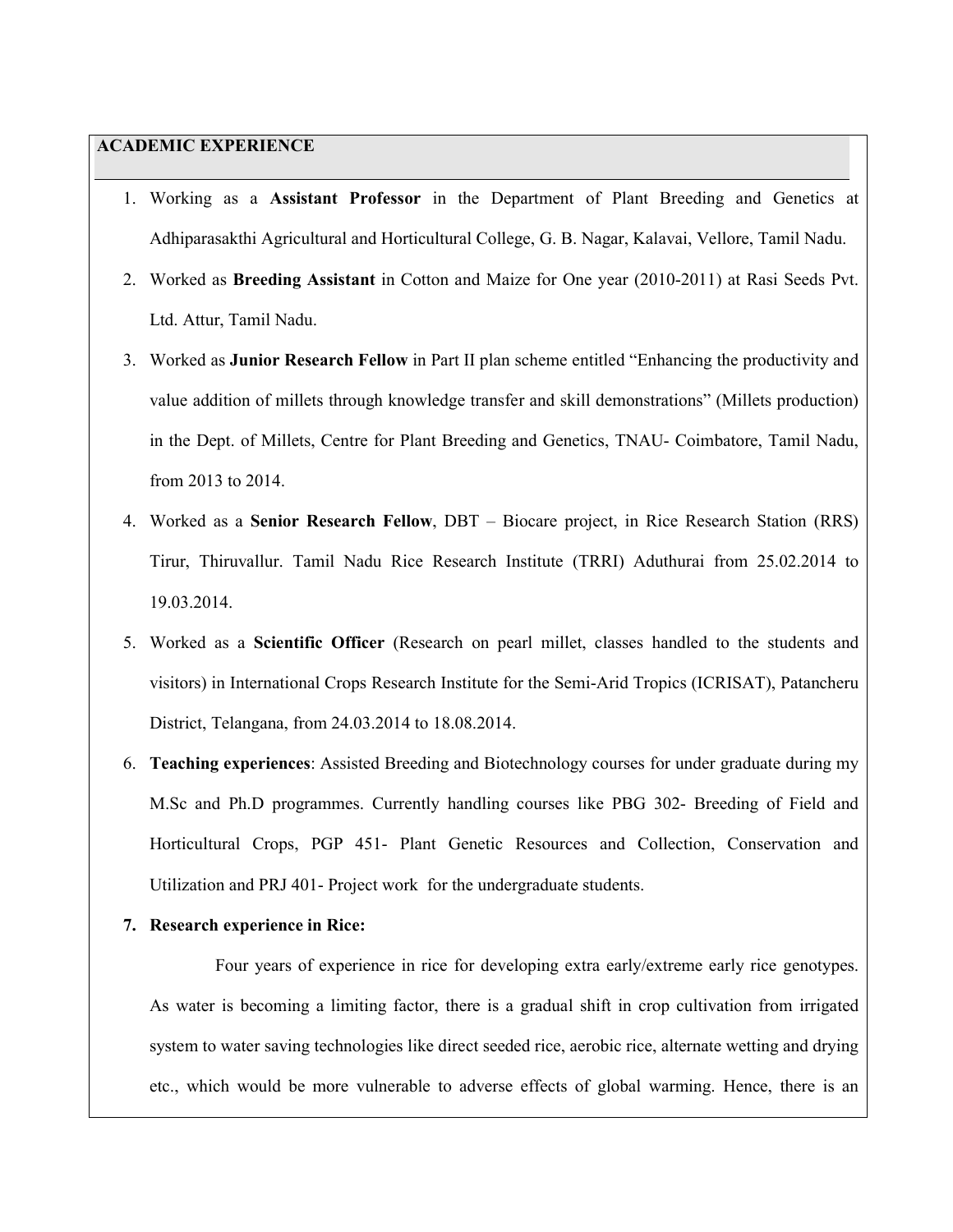urgent need to develop very early high yielding rice cultivars in the future to keep pace with the global climatic changes.

### Computer Proficiency

- Knowledge in using Statistical Packages such as, MS EXCEL, AGRES, GENERES.
- Adequate knowledge in working with MS DOS, WINDOWS 2000, Operational skills in MS Office
- Computer Applications and Information Technology
- Working knowledge in Internet explorer.

### Professional Experience

- R.A.W.E (Rural agricultural work experience) for 30 days
- Participated in Agri Vision 2020 on symposium, All India Radio / Doordarshan, Kodaikanal Station.
- Dedicated NCC cadet promoted as a senior sergeant and qualified in B and C certificates.
- Attended the ANNUAL TRAINING CAMP at 3 (TN) Battalion NCC Campus, Kanchipuram from  $07<sup>th</sup>$  June 2007 to 18<sup>th</sup> June 2007 and performed good in firing, obstacles, Map reading and volley ball, certified no: 06-13407, Rank: CDT.
- Attended CATC cum RDC / IGC TRG CAMP held at (TN) Battalion NCC Campus, Kanchipuram from  $23^{\text{rd}}$  /  $25^{\text{th}}$  Aug 2007 to 03<sup>rd</sup> Sep 2007. During camp Performed exemplary. certified no: 06-13407, Rank: CDT.
- Attended the CATC cum IGC / RDC / TSC (B) CAMP held at (TN) Battalion NCC Campus, Kanchipuram from  $21^{St}$  July 2008 to  $30^{th}$  July 2008. During camp Performed good. certified no: 06-13407, Rank: SGT.
- Dedicated Rotaractor in the Rotaract Club during  $2011 2013$  and served as a secretary of Media.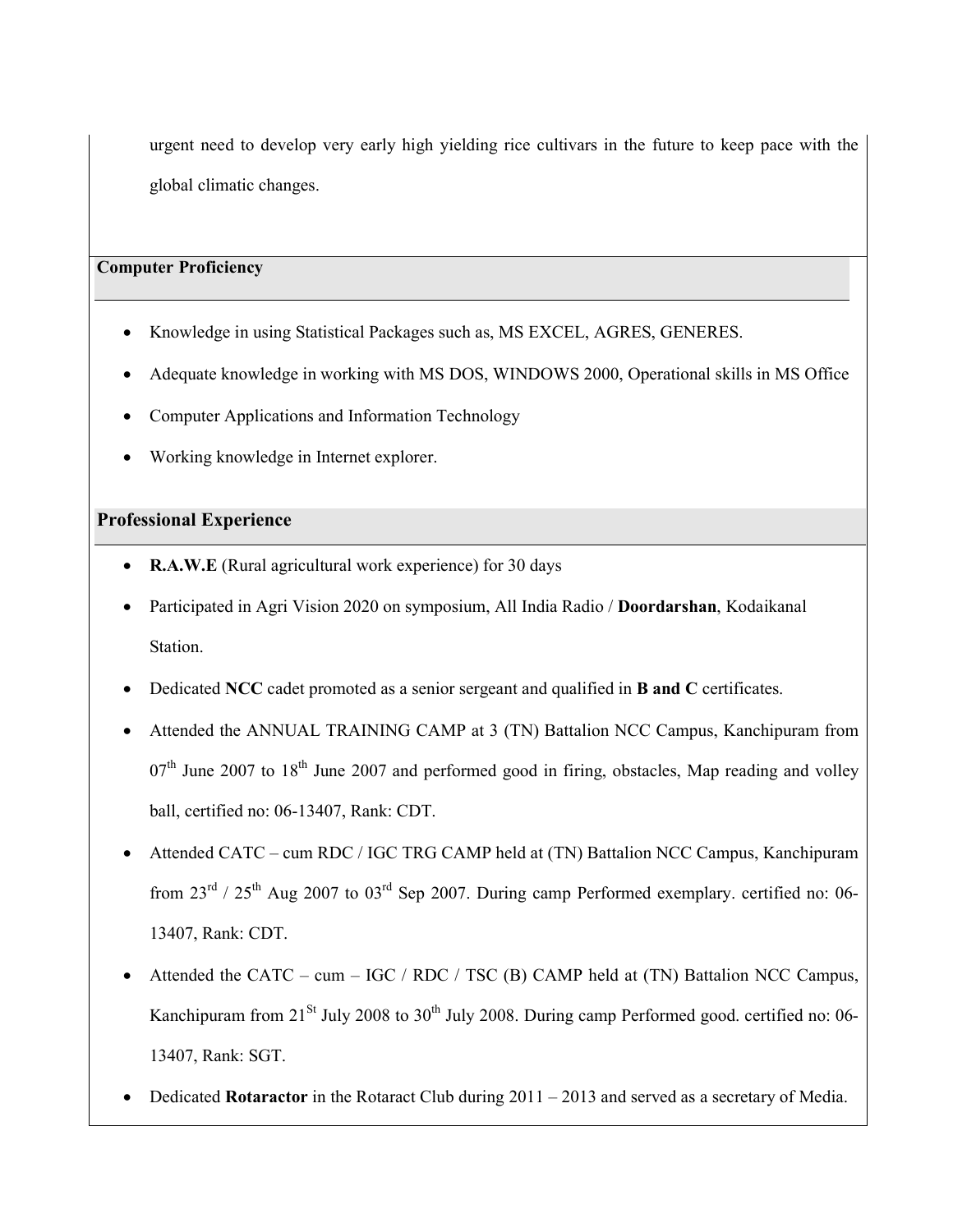Participated in the "Rajagopal Memorial Rotaractors Day Celebrations held at Mannar Thirumalai Naicker College, Madurai on 26<sup>th</sup> January 2012.

### Training

- Organizing committee member in the training programme on "MILLET PRODUCTION AND VALUE ADDITION TECHNOLOGIES" held at KVK, Papparappatti, on January 7<sup>th</sup> & 8<sup>th</sup> 2014.
- Organizing committee member in the training programme on "MILLET PRODUCTION AND VALUE ADDITION TECHNOLOGIES" held at TNAU, Coimbatore on January  $30^{th}$  &  $31^{st}$  2014.
- Organizing committee member in the training programme on "MILLET PRODUCTION AND VALUE ADDITION TECHNOLOGIES" held at TNAU, Coimbatore on February  $27<sup>th</sup>$  &  $28<sup>th</sup>$  2014.

### Seminars & Symposiums

- Participated in the "Entrepreneurship awareness camp" organized by Entrepreneurship development agency, Ahmedabad in collaboration with Adhiparasakthi Agricultural and Horticultural College, Kalavai during November 18-20, 2009.
- Participated, presented and published a book chapter entitled "Morphological and botanical description in Ashoka (*Saraca asoca*) a vulnerable medicinal plant" in National conference on Emerging trends in medicinal plants and herbal products held on  $12<sup>th</sup>$  and  $13<sup>th</sup>$  December, 2013 organized by the Research Department of Botany, VHNSN college (Autonomous), Virudhunagar, Tamil Nadu.
- Participated and presented a paper in the national Seminar on "breeding for abiotic stress in crop plants" held at department of plant breeding and genetics, AC & RI, Madurai on march  $22^{nd}$  2012.
- Participated and presented a poster entitled "Studies on in vitro propagation of *Saraca asoca* (roxb.) de wilde a medicinal tree" in first Agricultural Graduate Student Conference during 02-03 May, 2013 held at Tamil Nadu Agricultural University, Coimbatore-3.
- Participated in the workshop entitled "Effect of cereal grain primary processing & quality in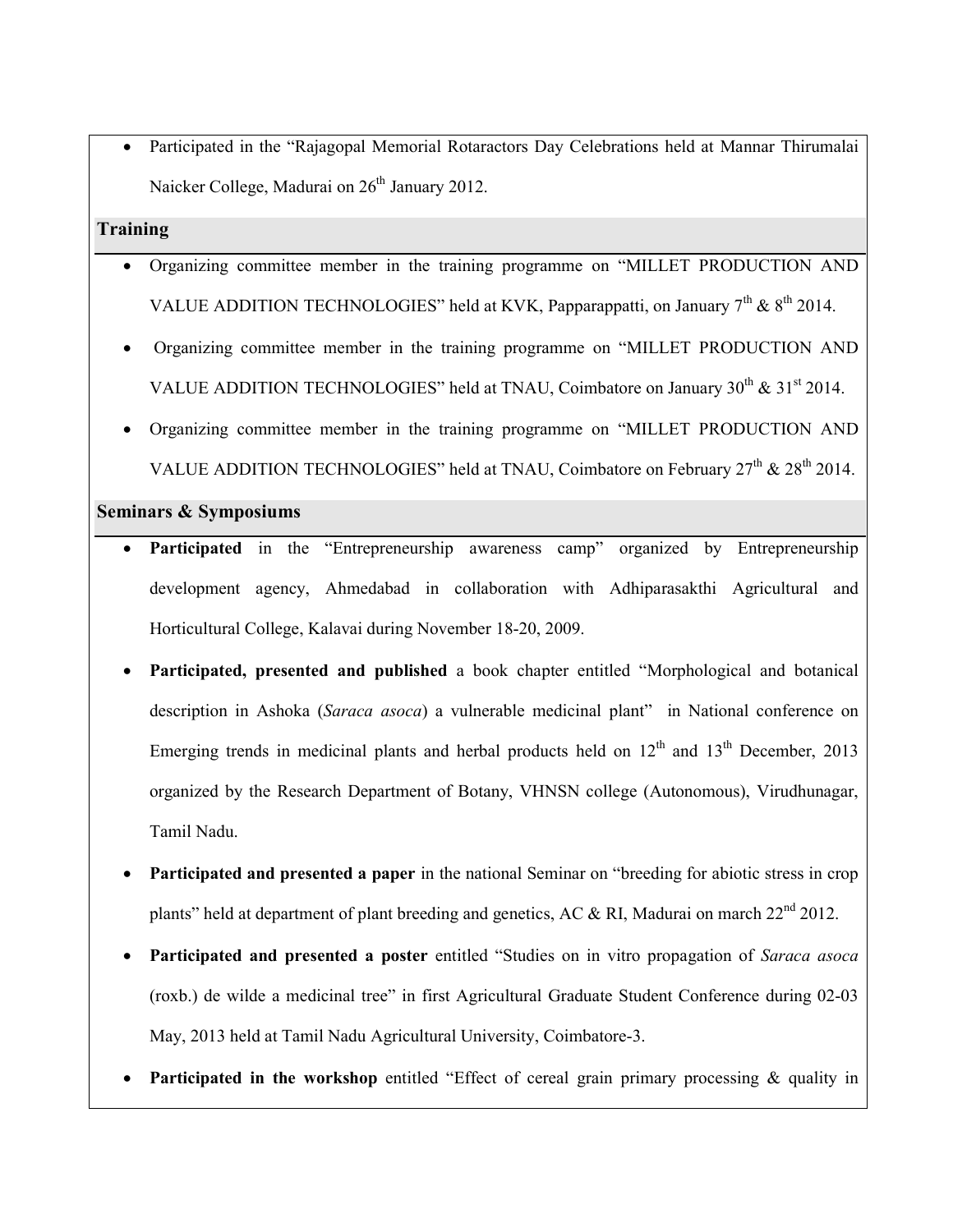agriculture & food industry" organized jointly by the Centre of Innovation, Department of Biotechnology, Agricultural College and Research Institute, Madurai- 625 104 and M/S. Jai Hari Marketing, Salem on March 28, 2017.

- Participated in the interactive workshop on "Farmer producer companies: Status and strategies for sustainable functioning" held during 20  $\&$  21<sup>st</sup> March 2017. Organized under ICAR Extramural Project operating in the Department of Agricultural Extension and Rural Sociology, Agricultural College and Research Institute, Madurai.
- Participated in the "International Conference on Medicinal Plants and Herbal Drugs for Human Welfare (ICMP-2015)" held at Hotel Le Royal Meridien Chennai, organized by the centre of advanced studies in Botany & Centre for herbal Sciences, University of Madras, Chennai, India in association with Society for Conservation and Resource Development of Medicinal Plants (SMP), New Delhi, India & International Council for Medicinal and Aromatic Plants (ICMAP), Paris, France and delivered an poster presentation entitled "Morphological characterization of Ashoka ( *Saraca asoca* ) a vulnerable medicinal tree".
- Participated in the workshop entitled "Principles and Applications of PCR in genomics Era" organized jointly by the Centre of innovation & Department of Biotechnology, Agricultural College and Research Institute, Madurai – 625 104 and M/s. Eppendorf India Pvt., Ltd., on June 23, 2016.
- Participated and presented poster paper entitled "In vitro organogenesis in Ashoka [Saraca asoca (Roxb. De Wilde)] in the National Seminar on "Challenges and Innovative Approaches in Crop Improvement" held at Agricultural College and Research Institute, Madurai, Tamil Nadu Agricultural University, during December 16 & 17, 2014.
- Participated in the "International Conference on Innovative insect Management Approaches for Sustainable Agro Eco-System (IIMASAE) held between 27 – 30 th January, 2015 at Agricultural College and Research Institute, Madurai, Tamil Nadu, India.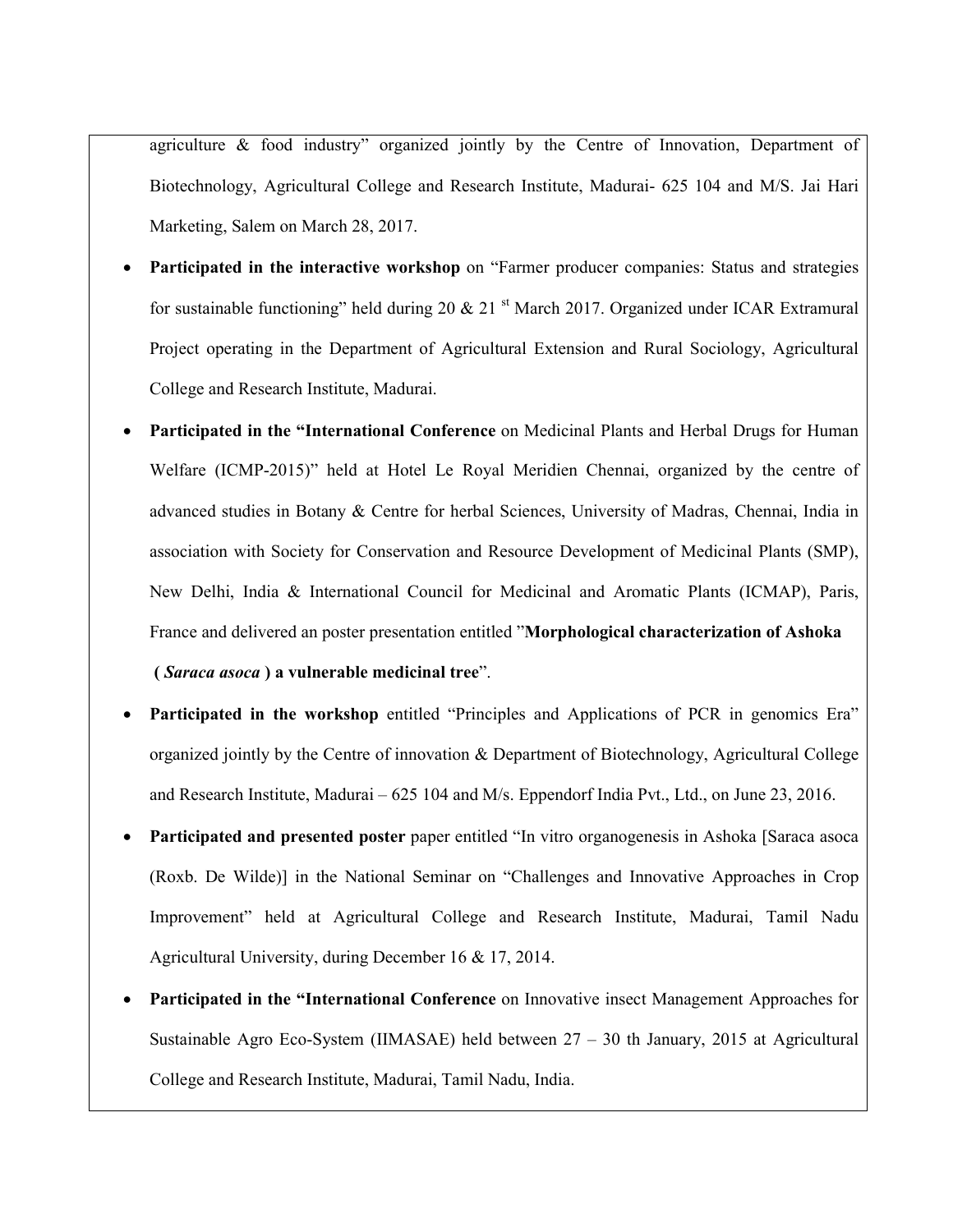- Organizing committee member in the National Seminar on "Challenges and Innovative Approaches in Crop Improvement" held during December 16 & 17, 2014. Jointly acknowledged by the Indian Society of Plant Breeders and Agricultural College and Research Institute, Madurai, Tamil Nadu, India.
- Participated and presented a poster in the National Conference on "Emerging Challenges and Opportunities in Biotic and Abiotic Stress Management (ECOBASM) held during December 13 – 14, 2014 at Directorate of Rice Research, Rajendranagar, Hyderabad, India.
- Participated in the International conference on innovative insect management approaches for sustainable agro eco-system, Agricultural College and Research Institute, Madurai. On  $27<sup>th</sup>$  -30<sup>th</sup> January, 2015.
- Participated and presented a poster entitled "Transgenic insects for pest management programs" in the International conference on innovative insect management approaches for sustainable agro eco-system, Agricultural College and Research Institute, Madurai.

# PUBLICATIONS

#### Popular articles

- Maavimani, M and M. Paranthaman. 2015. Strategies for generation of marker-free transgenic plants. Agrobios Vol. XIII, Issue. 10 pp. 14-16
- Paranthaman, M and M. Maavimani. 2015. Siriyanangai- Kariyat (king of bitter) an excellent medicinal herb in India. . Agrobios Vol. XIII, Issue. 11 pp. 70.
- Maavimani, M and M. Paranthaman. 2015. Global warming and its impact on rice production. Agrobios Vol. XIII, Issue. 07 pp.34-35
- Paranthaman, M and M. Maavimani. 2015. Cell membrane thermostability as a measure of heat stress tolerance. Agrobios Vol. XIV, Issue. 02 pp. 41-42.
- Maavimani, M and M. Paranthaman. 2015. Role of heat shock proteins in plants for high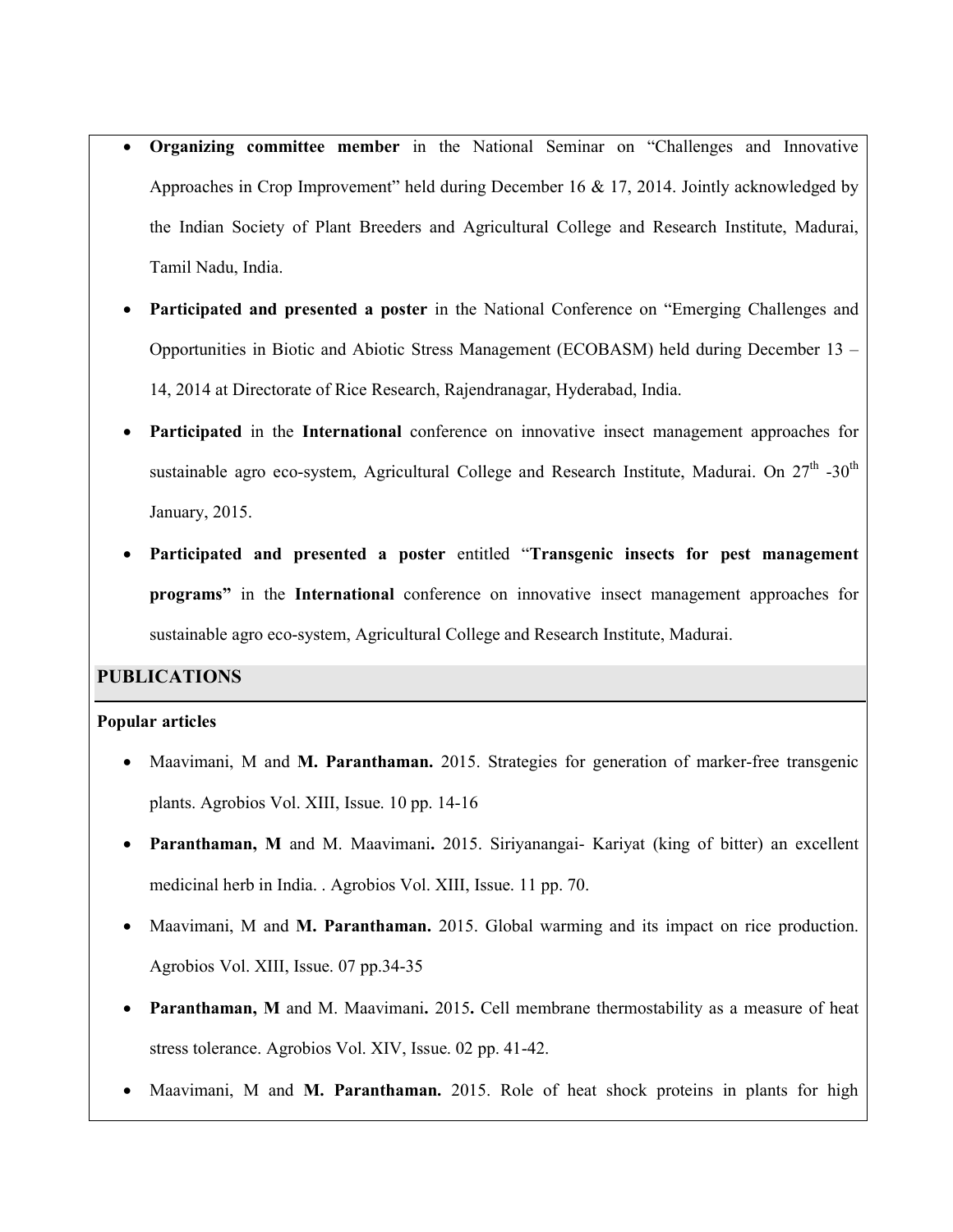temperature stress tolerance. Agrobios Vol. XIV, Issue. 04 pp. 32-33.

#### **Abstracts**

- Maavimani, M., R. Saraswathi, S. Jebaraj and M. Paranthaman. 2014. Evaluation of rice germplasm for heat tolerance. National seminar on "challenges and innovative approaches in crop improvement, Agricultural College and Research Institute, Madurai. Pp: 96.
- Paranthaman, M, M. Maavimani, J. Poornima Jency and K. Veni. 2014. High temperature stress tolerance in rice (*Oryza sativa* L.). National conference on emerging challenges and opportunities in biotic and abiotic stress management. December 13 – 14. Directorate of Rice Research, Rajendranagar, Hyderabad.
- Paranthaman, M., R. Usha kumari, N. Lakshmi Narayanan and M. Maavimani. 2015. Morphological characterization and *in vitro* conservation of Ashoka (*Saraca asoca* (Roxb.) de Wilde) a vulnerable medicinal tree. January, 28 – 30. International conference on medicinal plants and herbal drugs for human welfare. University of Madras, Guindy campus, Chennai.
- Maavimani, M and M. Paranthaman. Medicinal plants in Tamil Nadu. 2015. Morphological characterization and *in vitro* conservation of Ashoka (*Saraca asoca* (Roxb.) de Wilde) a vulnerable medicinal tree. January,  $28 - 30$ . International conference on medicinal plants and herbal drugs for human welfare. University of Madras, Guindy campus, Chennai.

### Full Papers

- Paranthaman, M., R. Usha kumari, N. Lakshmi narayan and K. Sivasubramaniam Morphological characterization and *in vitro* callus induction in ashoka [*saraca asoca* (roxb.) de wilde.] a vulnerable medicinal tree. International Journal of Agriculture Innovations and Research Vol 5: 5, ISSN (Online) 2319-1473 (NAAS Rating: 3.99)
- M. Maavimani, R. Saraswathi, M. Paranthaman and K. Veni. 2014. High temperature stress in rice (*Oryza sativa* L.) at flowering. Progressive research – An International journal. Vol 9: 1064 –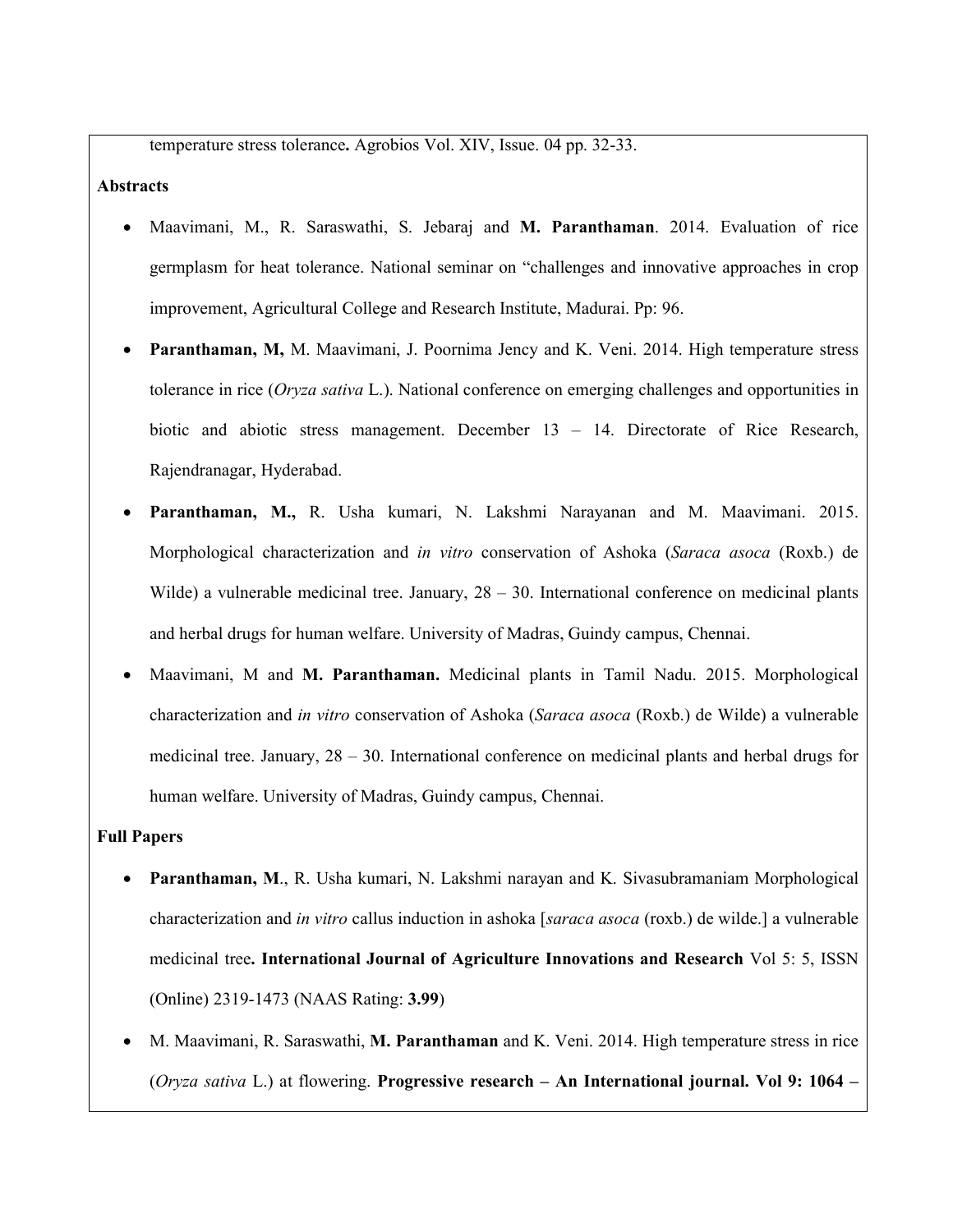1068 (NAAS Rating: 3.84)

- Paranthaman, M. R. Usha kumari, N. Lakshmi narayanan and K. Sivasubramaniam. Morphological characterization and *in vitro* callus induction in ashoka [*saraca asoca* (roxb.) de wilde.] a vulnerable medicinal tree. **Journal of Tree Science** Vol 36: 1, ISSN (Online) 2455-7129 (NAAS Rating: 3.51)
- Paranthaman, M. A. Ramalingam, P. Arunachalam, C. Vanniarajan, S. Banumathy and M. Maavimani. 2018. Genetic analysis for extra earliness in Rice (*Oryza sativa* L.) among different age groups. International Journal Chemical Studies; 6(6): 2263-2267. (NAAS Rating: 5.31).
- Paranthaman, M, A. Ramalingam, P. Arunachalam, and M. Maavimani. 2019. Estimation of gene action in Rice (Oryza sativa L.) for extra earliness. The Pharma innovation Journal. ; 8(1): 438-442 (NAAS Rating: 5.03).
- Paranthaman, M, A. Ramalingam, P. Arunachalam, S. Banumathy, N. Senthil, R. Babu, M. Maavimani and J. Raguraman . 2019. Genetic analysis for extreme earliness in different age group of rice (*Oryza sativa* L.) germplasm. Multilogic in science; 8 (28): 71-77. ISSN 2277-7601. (NAAS Rating- 5.20, impact factor- 4.035).
- Ambikabathy,A, N. Senthil, C. Vanniarajan, G. Karithikeyan, D. Thirusendura Selvi, N. Jegadeeshselvam, A. Karthikeyan, V. G. Renganathan, M. Kanimoli Mathivathana and M. Paranthaman. 2018. Genetics and Molecular Studies for High Beta Carotene in Maize (*Zea mays*  L.) Research Journal of Agricultural Sciences: 9(6): 1327-1332. (NAAS Rating- 4.54)
- Ambikabathy, A, N. Jegadeesh Selvam, D. Thirusendura Selvi, M. Dhasarathan, N. Vairam,V. G. Renganathan, M. Kanimoli Mathivathana, M. Paranthaman, A. Karthikeyan, C. Vanniarajan, G. Karthikeyan and N Senthil. 2019. Determination of Combining Ability and Heterosis for Yield and Yield Related Traits in Maize Hybrids Based on Line × Tester Analysis. Research Journal of Agricultural Sciences. 10(1): 215-220. (NAAS Rating- 4.54)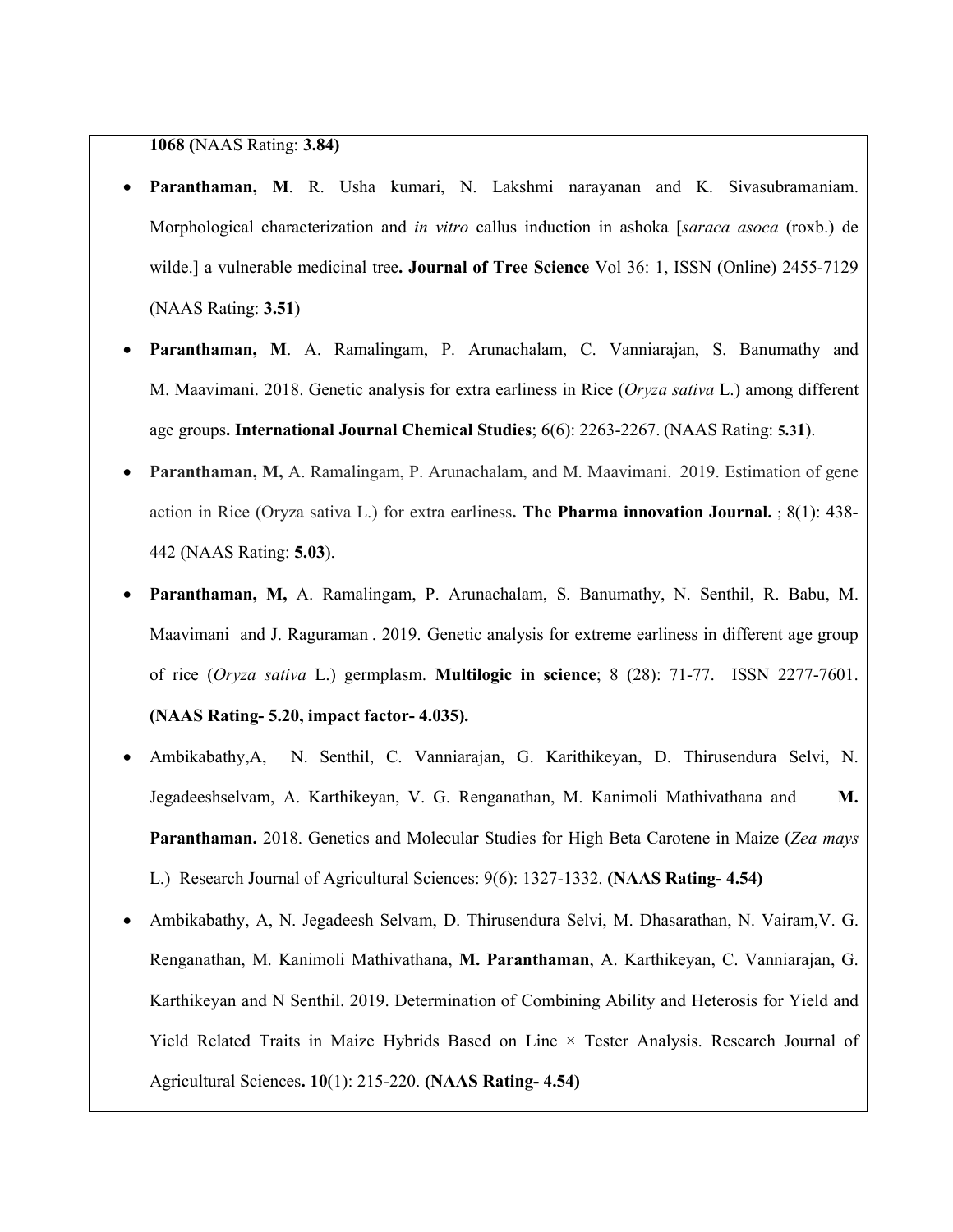# BOOK PUBLICATION

- Paranthaman, M and R. Ushakumari. 2014. Tissue culture studies in Ashoka (*Saraca asoca* Roxb. de Wilde). Lambert Academic Publishing (Germany). ISBN: 978-3-659-31151-2.
- Book Chapter: Paranthaman, M., R. Ushakumari, and K. Sivasubramaniam. 2013. Morphological and botanical description in Ashoka (*Saraca asoca*) a vulnerable medicinal plant". ATREATISE ON MEDICINAL PLANTS AND HERBAL PRODUCTS. ISBN: 978-93-81723-18-0.

### AWARDS

 UGC: RAJIV GANDHI NATIONAL FELLOWSHIP for Ph.D research on "Understanding the genetic architecture of extra early rice (*Oryza sativa* L.) at physiological and molecular level" under the Guidance of Professor Dr. A. Ramalingam, Professor, Agricultural Research Station, Tamil Nadu Agricultural University, Kovilpatti.

# Areas of Interest

• Teaching, Research and Development

### Research Executed

### M.Sc. -Thesis

*In vitro* propagation in Ashoka (*Saraca asoca Roxb. de Wilde*) a vulnerable medicinal plant.

### Ph. D. – Thesis

Understanding the genetic architecture of extra earliness in Rice (*Oryza sativa* L.)

### Extra-curricular achievements

 Awarded the II position in the TAMIL DEBATE in the CULTURA 2009 –State Level Inter Agricultural College Competition held during 22-23 January, 2009 at Tamil Nadu Agricultural University, Coimbatore.